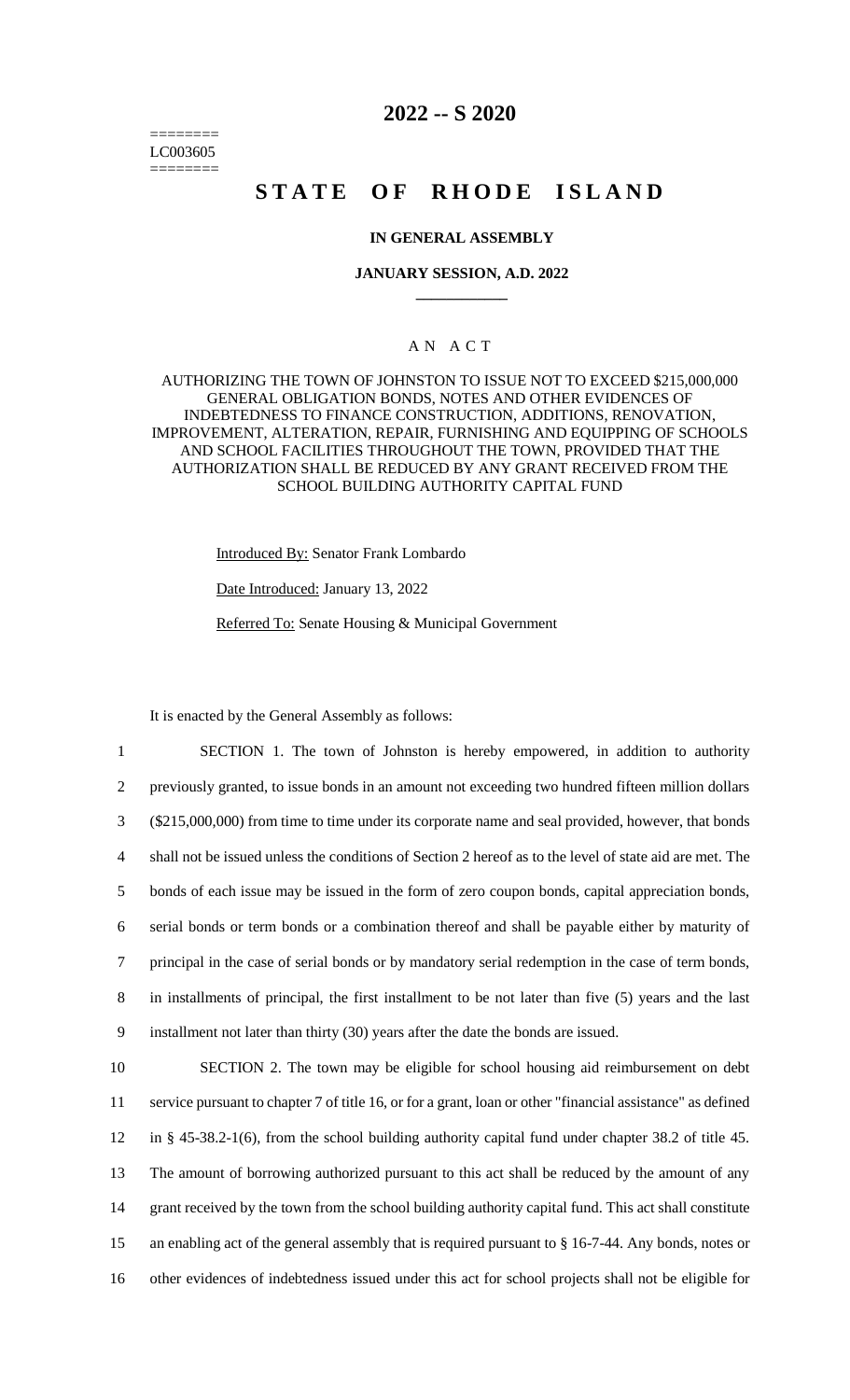1 state housing aid reimbursement pursuant to § 16-7-44 unless the school projects described herein have been approved by the Rhode Island department of education.

 SECTION 3. The bonds shall be signed by the mayor and the director of finance and shall be issued and sold in such amounts as the town council may authorize. The manner of sale, denominations, maturities, interest rates and other terms, conditions and details of any bonds or notes issued under this act may be fixed by the officers authorized to sign the bonds or notes. Notwithstanding anything contained in this act to the contrary, the town may enter into financing agreements with the Rhode Island health and educational building corporation pursuant to chapter 7 of title 16 and chapter 38.1 of title 45 and, with respect to notes or bonds issued in connection with such financing agreements, if any, the town may elect to have the provisions of chapter 38.1 of title 45 apply to the issuance of the bonds or notes issued hereunder to the extent the provisions of chapter 38.1 of title 45 are inconsistent herewith. In addition, the town may enter into financing agreements with the Rhode Island infrastructure bank pursuant to the provisions of chapter 12.2 of 14 title 46 and, with respect to notes or bonds issued in connection with such financing agreements, if any, the town may elect to have the provisions of chapter 12.2 of title 46 apply to the issuance of the bonds or notes issued hereunder to the extent the provisions of chapter 12.2 of title 46 are inconsistent herewith. Such election may be fixed by the officers authorized to sign the bonds or notes. The proceeds derived from the sale of the bonds shall be delivered to the director of finance, and such proceeds exclusive of premiums and accrued interest shall be expended: (1) For the construction, additions, renovation, improvement, alteration, repair furnishing and equipping of schools and school facilities in the town and all costs related thereto; (2) For payment of the principal or interest on temporary notes issued under section 4; (3) For payment of capitalized interest on bonds or notes; (4) For repayment of advances under section 5; or (5) For payment of related costs of issuance of any bonds or notes. No purchaser of any bonds or notes under this act shall be in any way responsible for the proper application of the proceeds derived from the sales thereof. The project shall be carried out and all contracts made therefor on behalf of the town by the mayor. The proceeds of bonds or notes issued under this act, any applicable federal or state assistance and other monies referred to in sections 7 and 10, shall be deemed appropriated for the purposes of this act without further action than that required by this act. The bond issue authorized by this act may be consolidated for the purposes of issuance and sale with any other bond issue of the town heretofore or hereafter authorized, provided that, notwithstanding any such consolidation, the proceeds from the sale of the bonds authorized by this act shall be expended for the purposes set forth above.

SECTION 4. The town council may by resolution authorize the issue from time to time of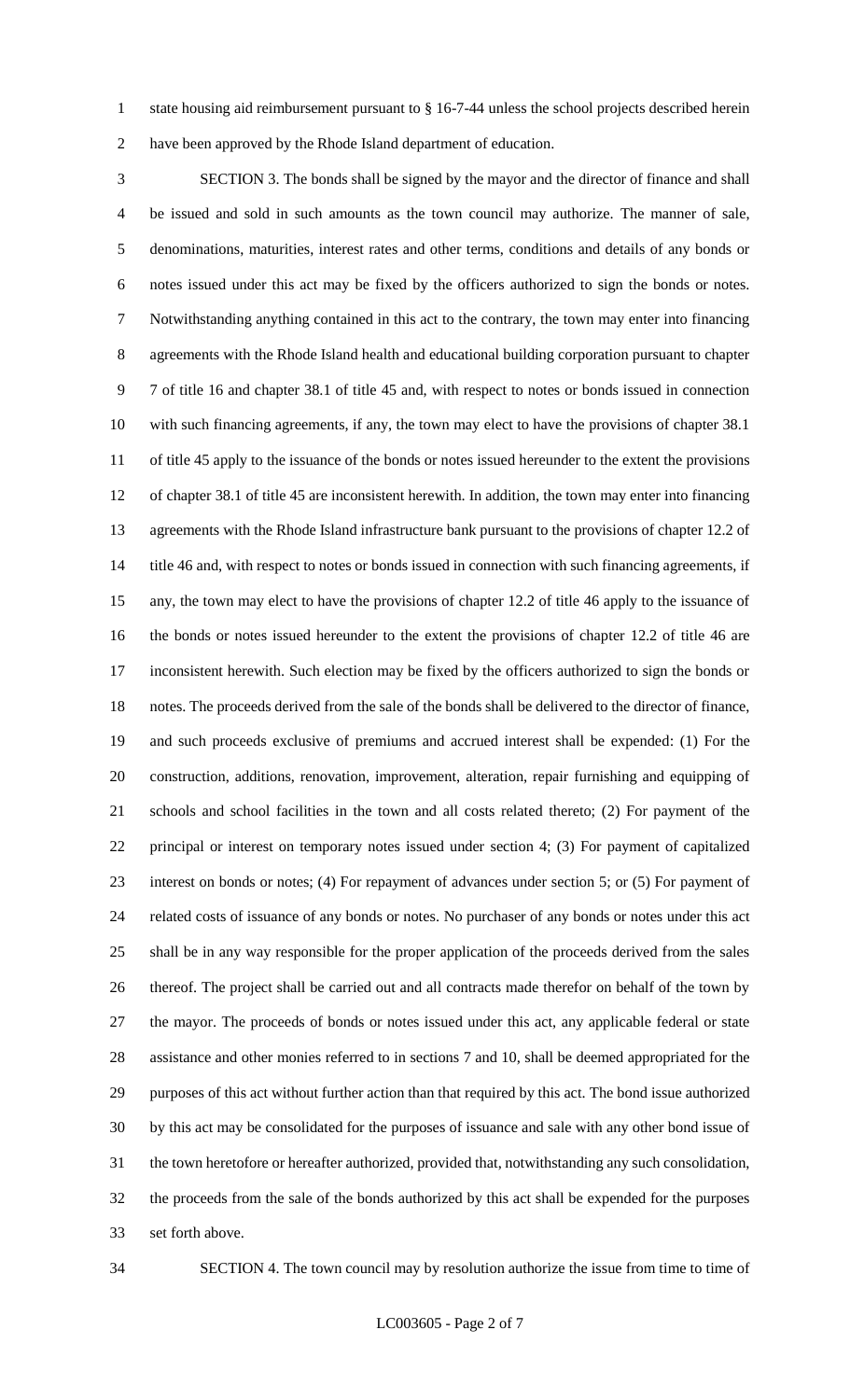interest bearing or discounted notes in anticipation of the issue of bonds or in anticipation of the receipt of federal or state aid for the purposes of this act. The amount of original notes issued in anticipation of bonds may not exceed the amount of bonds which may be issued under this act (without any reduction for any grant to be received from the school building authority capital fund), and the amount of original notes issued in anticipation of federal or state aid may not exceed the amount of available federal or state aid as estimated by the director of finance. Temporary notes issued hereunder shall be signed by the manual or facsimile signatures of the director of finance and the mayor and shall be payable within five (5) years from their respective dates, but the principal of and interest on notes issued for a shorter period may be renewed or paid from time to time by the issuance of other notes thereunder, provided the period from the date of an original note to the maturity or any note issued to renew or pay the same debt or the interest thereon shall not exceed five (5) years. Any temporary notes in anticipation of bonds issued under this section may be refunded prior to the maturity of the notes by the issuance of additional temporary notes, provided that no such refunding shall result in any amount of such temporary notes outstanding at any one time in excess of two hundred percent (200%) of the amount of bonds which may be issued under this act, and provided further that if the issuance of any such refunding notes results in any amount of such temporary notes outstanding at any one time in excess of the amount of bonds which may be issued under this act, the proceeds of such refunding notes shall be deposited in a separate fund established with the bank which is paying agent for the notes being refunded. Pending their use to pay the notes being refunded, monies in the fund shall be invested for the benefit of the town by the paying agent at the direction of the director of finance in any investment permitted under section 5. The monies in the fund and any investments held as a part of the fund shall be held in trust and shall be applied by the paying agent solely to the payment or prepayment of the principal of and interest on the notes being refunded. Upon payment of all principal of and interest on the notes, any excess monies in the fund shall be distributed to the town. The town may pay the principal of and interest on notes in full from other than the issuance of refunding notes prior to the issuance of bonds pursuant to section 1 hereof. In such case, the town's authority to issue bonds or notes in anticipation of bonds under this act shall continue provided that: (1) The town council passes a resolution evidencing the town's intent to pay off the notes without extinguishing the authority to issue bonds or notes; and (2) That the period from the date of an original note to the maturity date of any other note shall not exceed five (5) years.

 SECTION 5. Pending any authorization or issuance of bonds hereunder or pending or in lieu of any authorization or issuance of notes hereunder, the director of finance, may, to the extent that bonds or notes may be issued hereunder, apply funds in the treasury of the town to the purposes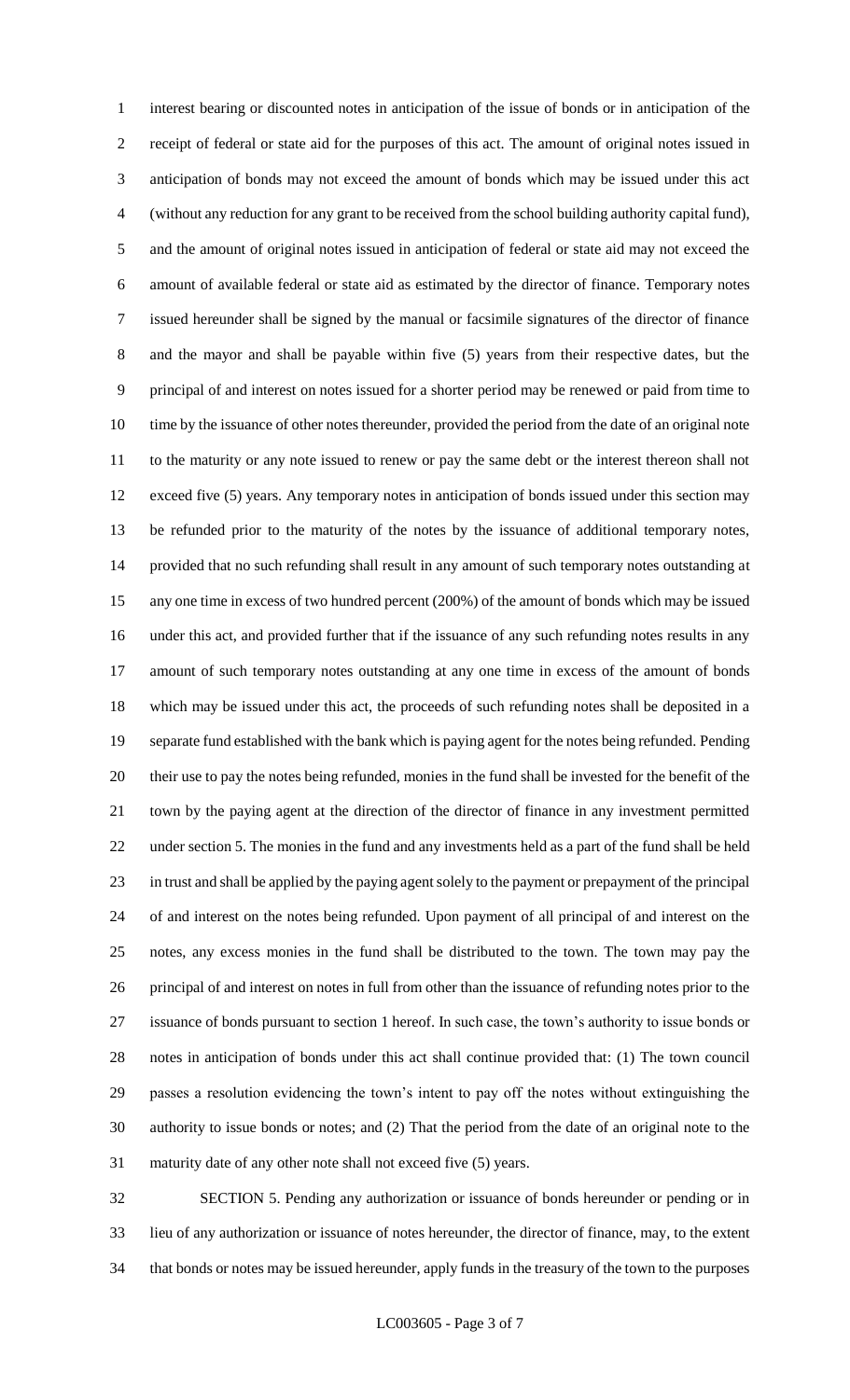specified in Section 2, such advances to be repaid without interest from the proceeds of bonds or notes subsequently issued or from the proceeds of applicable federal or state assistance or from other available funds.

 SECTION 6. Any proceeds of bonds or notes issued hereunder or of any applicable federal or state assistance, pending their expenditure, may be deposited or invested by the director of finance in demand deposits, time deposits or savings deposits in banks which are members of the Federal Deposit Insurance Corporation or in obligations issued or guaranteed by the United States of America or by any agency or instrumentality thereof or as may be provided in any other applicable law of the state of Rhode Island or resolution of the town council or pursuant to an investment policy of the town.

 SECTION 7. Any accrued interest received upon the sale of bonds or notes issued hereunder shall be applied to the payment of the first interest due thereon. Any premiums arising from the sale of bonds or notes issued hereunder and any earnings or net profit realized from the deposit or investment of funds hereunder shall, in the discretion of the director of finance, be applied to the cost of preparing, issuing, and marketing bonds or notes hereunder to the extent not otherwise provided, to the payment of the cost of the project, to the payment of the principal of or interest on bonds or notes issued hereunder or to any one or more of the foregoing. The cost of preparing, issuing and marketing bonds or notes hereunder may also, in the discretion of the director of finance, be met from bond or note proceeds exclusive of accrued interest or from other monies available therefor. Any balance of bond or note proceeds remaining after payment of the cost of the projects and the cost of preparing, issuing and marketing bonds or notes hereunder shall be applied to the payment of the principal of or interest on bonds or notes issued hereunder. To the extent permitted by applicable federal laws, any earnings or net profit realized from the deposit or investment of funds hereunder may, upon receipt, be added to and dealt with as part of the revenues of the town from property taxes. In exercising any discretion under this section, the director of finance shall be governed by the town's financial policies or any instructions adopted by resolution of the town council.

 SECTION 8. All bonds and notes issued under this act and the debts evidenced thereby shall be obligatory on the town in the same manner and to the same extent as other debts lawfully contracted by it and shall be excepted from the operation of § 45-12-2 of the general laws. No such obligation shall at any time be included in the debt of the town for the purpose of ascertaining its borrowing capacity. The town shall annually appropriate a sum sufficient to pay the principal and interest coming due within the year on bonds and notes issued hereunder to the extent that monies therefor are not otherwise provided. If such sum is not appropriated, it shall nevertheless be added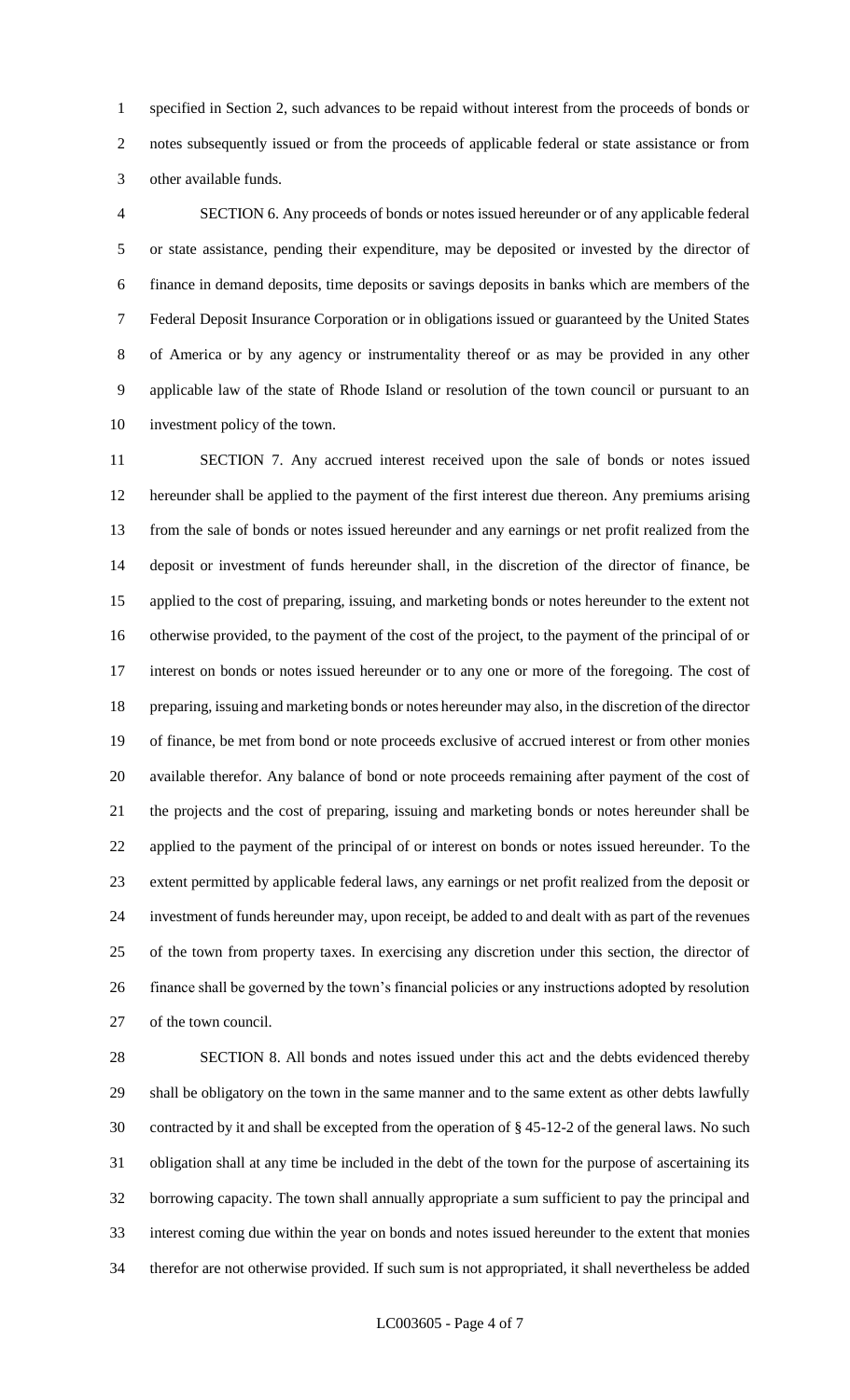to the annual tax levy. In order to provide such sum in each year and notwithstanding any provision of law to the contrary, all taxable property in the town shall be subject to ad valorem taxation by the town without limitation as to rate or amount.

 SECTION 9. Any bonds or notes issued under the provisions of this act, if properly executed by officers of the town in office on the date of execution, shall be valid and binding according to their terms notwithstanding that before the delivery thereof and payment therefor any or all of such officers shall for any reason have ceased to hold office.

 SECTION 10. The town is authorized to apply for, contract for and expend any federal or state advances or other grants or assistance which may be available for the purposes of this act, and any such expenditures may be in addition to other monies provided in this act. To the extent of any inconsistency between any law of this state and any applicable federal law or regulation, the latter shall prevail. Federal and state advances, with interest where applicable, whether contracted for prior to or after the effective date of this act, may be repaid as project costs under section two.

 SECTION 11. Bonds and notes may be issued under this act without obtaining the approval of any governmental agency or the taking of any proceedings or the happening of any conditions except as specifically required by this act for such issue. In carrying out any project financed in whole or in part under this act, including where applicable the condemnation of any land or interest in land, and in the levy and collection of assessments or other charges permitted by law on account of any such project, all action shall be taken which is necessary to meet constitutional requirements whether or not such action is otherwise required by statute; but the validity of bonds and notes issued hereunder shall in no way depend upon the validity or occurrence of such action.

 SECTION 12. All or any portion of the authority to issue bonds and notes under this act may be extinguished by resolution of the town council, without further action by the general assembly seven (7) years after the effective date of this act.

 SECTION 13. The director of finance and the mayor, on behalf of the town, are hereby authorized to execute such documents or other papers as either of them deem necessary or desirable to carry out the intent of this act and are also authorized to take all actions and execute all documents or agreements necessary to comply with federal tax and securities laws, which documents or agreements may have a term coextensive with the maturity of the bonds authorized hereby, including Rule 15c2-12 of the Securities and Exchange Commission (the "Rule") and to execute and deliver a continuing disclosure agreement or certificate in connection with the bonds or notes in the form as shall be deemed advisable by such officers in order to comply with the Rule.

 SECTION 14. The question of the approval of this act shall be submitted to the electors of the town at a special election (other than a primary), on a date as shall be designated by the town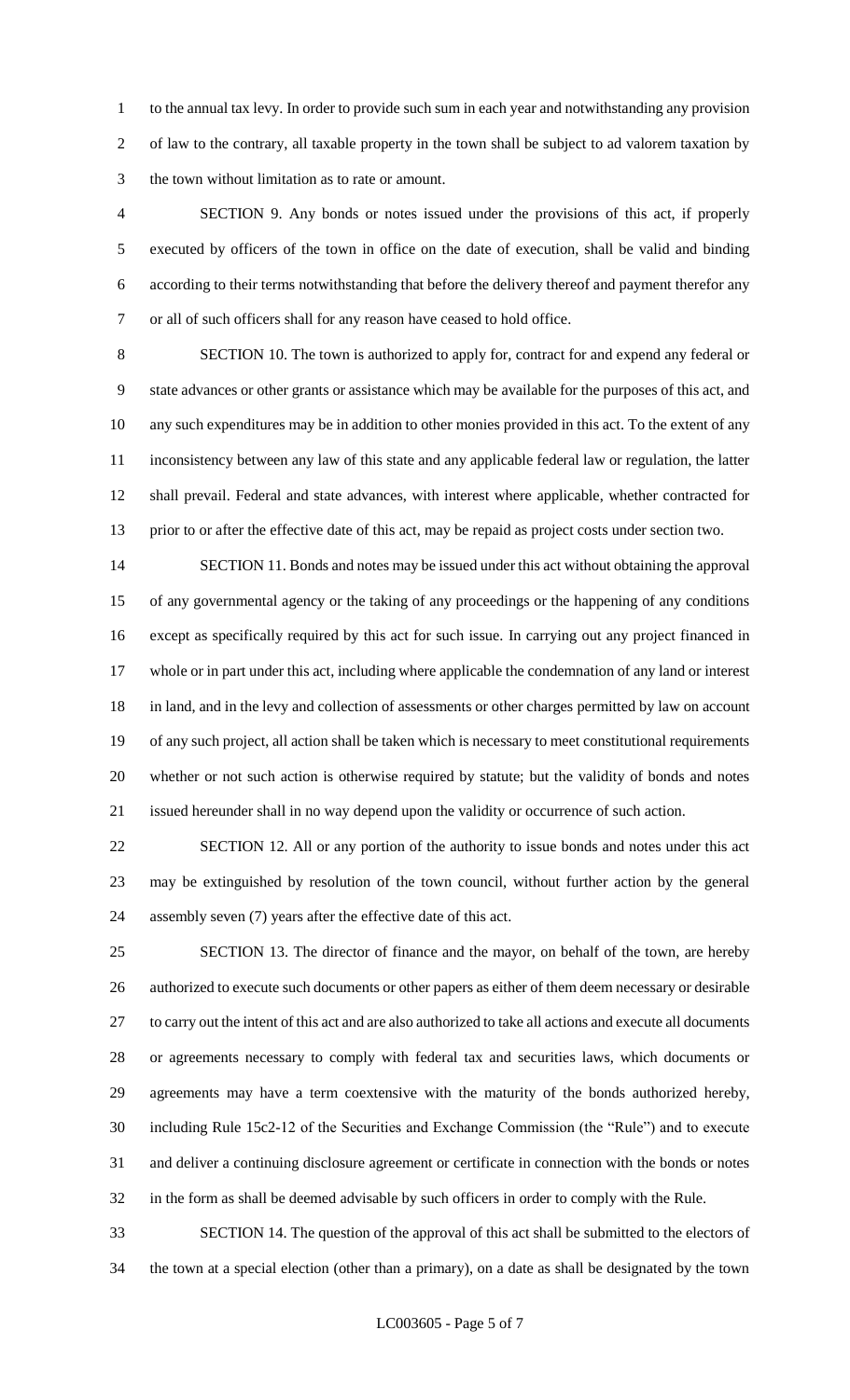council. The question shall be submitted in substantially the following form: "Shall an Act, passed at the 2022 session of the General Assembly, entitled, 'AN ACT AUTHORIZING THE TOWN OF JOHNSTON TO ISSUE NOT TO EXCEED \$215,000,000 GENERAL OBLIGATION BONDS, NOTES AND OTHER EVIDENCES OF INDEBTEDNESS TO FINANCE CONSTRUCTION, ADDITIONS, RENOVATION, IMPROVEMENT, ALTERATION, REPAIR, FURNISHING AND EQUIPPING OF SCHOOLS AND SCHOOL FACILITIES THROUGHOUT THE TOWN, PROVIDED THAT THE AUTHORIZATION SHALL BE REDUCED BY ANY GRANT RECEIVED FROM THE SCHOOL BUILDING AUTHORITY CAPITAL FUND' be approved?" and the warning for the election shall contain the question to be submitted. From the time the election is warned and until it is held, it shall be the duty of the town clerk to keep a copy of the act available at his or her office for public inspection, but the validity of the election shall not be affected by this requirement. SECTION 15. This section and the foregoing section shall take effect upon the passage of

 this act. The remainder of this act shall take effect upon the approval of this act by a majority of those voting on the question at the election prescribed by the foregoing section.

======== LC003605 ========